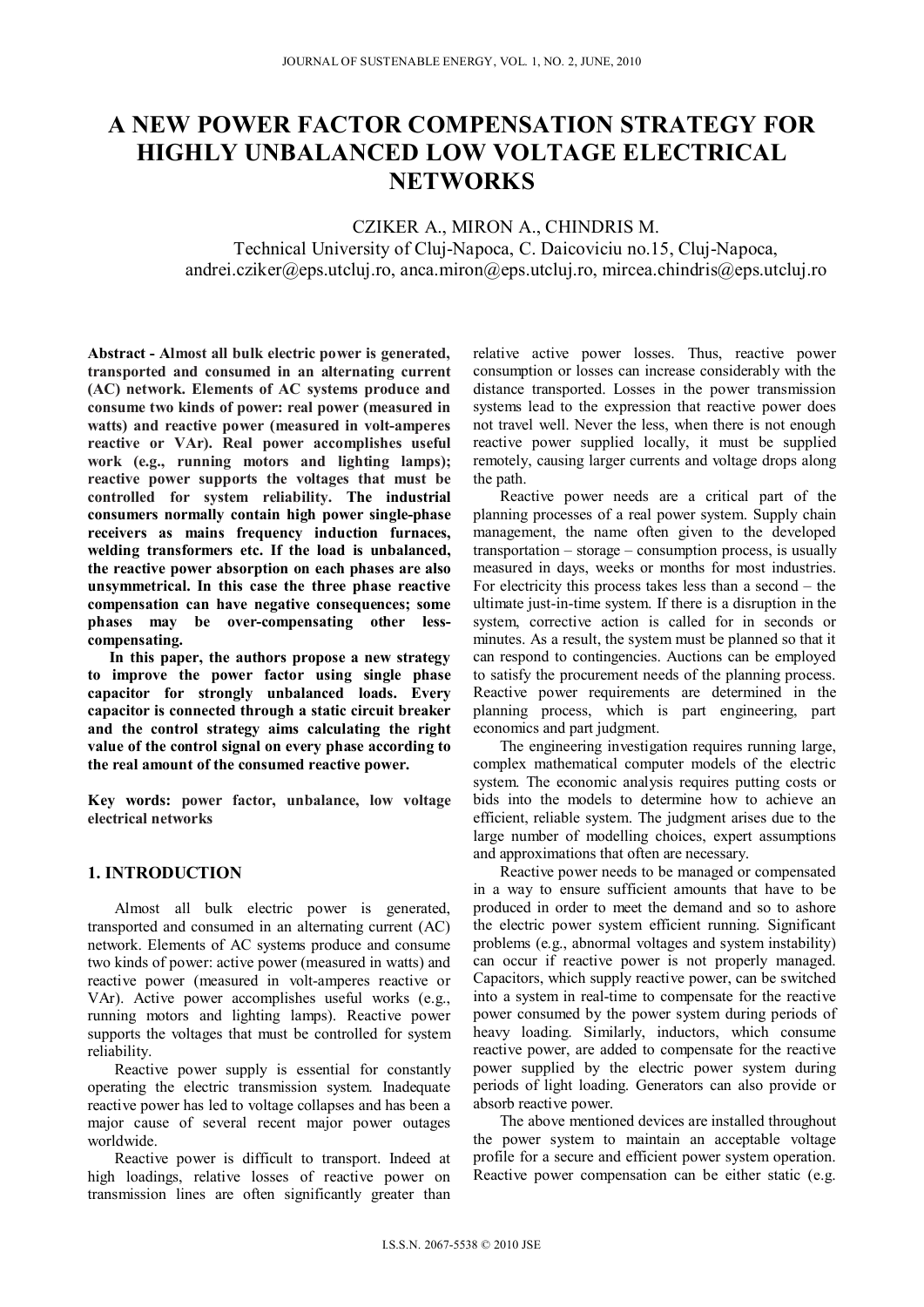capacitors or inductors) or dynamic (e.g. generators) in nature.

Reactive power compensation can be well managed under predictable changes in load demands and generation balances, scheduled generation and transmission outages and contingencies that are within the operating criteria. A key characteristic of reactive power demand is the magnitude and speed at which it changes over time. Due to the varying nature of loads, reactive power requirements, both supplying and consuming, can change significantly (and sometimes unpredictably) during a day at the same location.

Generally, reactive power support is divided into two categories: static and dynamic. Capacitors and inductors (or reactors) supply and consume static reactive power, respectively. These are called static devices since they have no active control of the reactive power output in response to the system voltage. Synchronous generators, synchronous condensers, Flexible AC Transmission Systems (FACTS) including static VAr compensators (SVC), static compensators (STATCOM), and Dynamic VAr (D-var) are considered as dynamic reactive power devices capable of changing their output according to preset limits in response to the changing system voltages.

### **2. SOME ASPECTS REGARDING THE POWER FACTOR**

The economic effects determined by the functioning at a low power factor (PF) have to be considered in the process of establishing the electrical energy tariff. Thus in this way is followed the compensation of energy losses that this functioning state is causing. Taking into account that the reduced value of the power factor is a consequence of several local phenomenon (causes), the technical and financial measures that are adopted in order to raise this value are particularly referring to the power system node in which is connected the consumer that causes this power factor reduction.

A low power factor means a higher load current than necessary and accompanying higher line losses. Determining the power factor for a given element of a distribution power system is complicated by the variety of loads typically connected. Different loads present different PF components [2]:

 *Lighting*. The power factor for most incandescent lamps is unity. Fluorescent lamps usually have a low power factor: 50 percent is typical. Fluorescent lamps sometimes are supplied with compensation devices to correct the low power factor. Mercury vapour lamps have a low power factor: 40 to 60 percent is typical. Again, such devices can be supplied with compensation devices.

 *Electric motors*. The power factor of an induction motor varies with the load, as shown in Fig 1. Unloaded or lightly loaded motors exhibit a low PF. Fig. 2 illustrates the variation of power factor and reactive power for varying loads on a three phase induction motor. Synchronous motors provide good power factor when their excitation is adjusted properly. Synchronous motors also can be over-excited to exhibit a leading power factor and, therefore, can be used to improve the power factor of a facility.



**Fig. 1. Power factor for an induction motor as a function of motor loading**



Load (kW) in % of rated power

**Fig. 2. The relationship of reactive power and power factor to percentage of load for a 100 kW, three-phase induction motor.** 

 *Heating systems*. Most heating systems used in ovens or dryers present a power factor of close to unity.

**•** *Welding equipment*. Electric arc welders usually have a low power factor: 60 percent is typical.

 *Distribution transformers*. The power factor of a transformer varies considerably as a function of the load applied to the device, as well as the design of the transformer. An unloaded transformer would be highly inductive and, therefore, would exhibit a low power factor.

A low power factor needs additional investments for the over-dimension of the production, transport and distribution installations of electrical energy. Indeed, if it is thought an installation that functions with a power factor of 0.7, the considered rating is 40% higher than in the case of a unitary factor and the installation design is made in accordance with this value. Also the functioning under a low power factor leads to the growing of conductors' cross-section and to the raising of supplementary investments in the transport and distribution grids.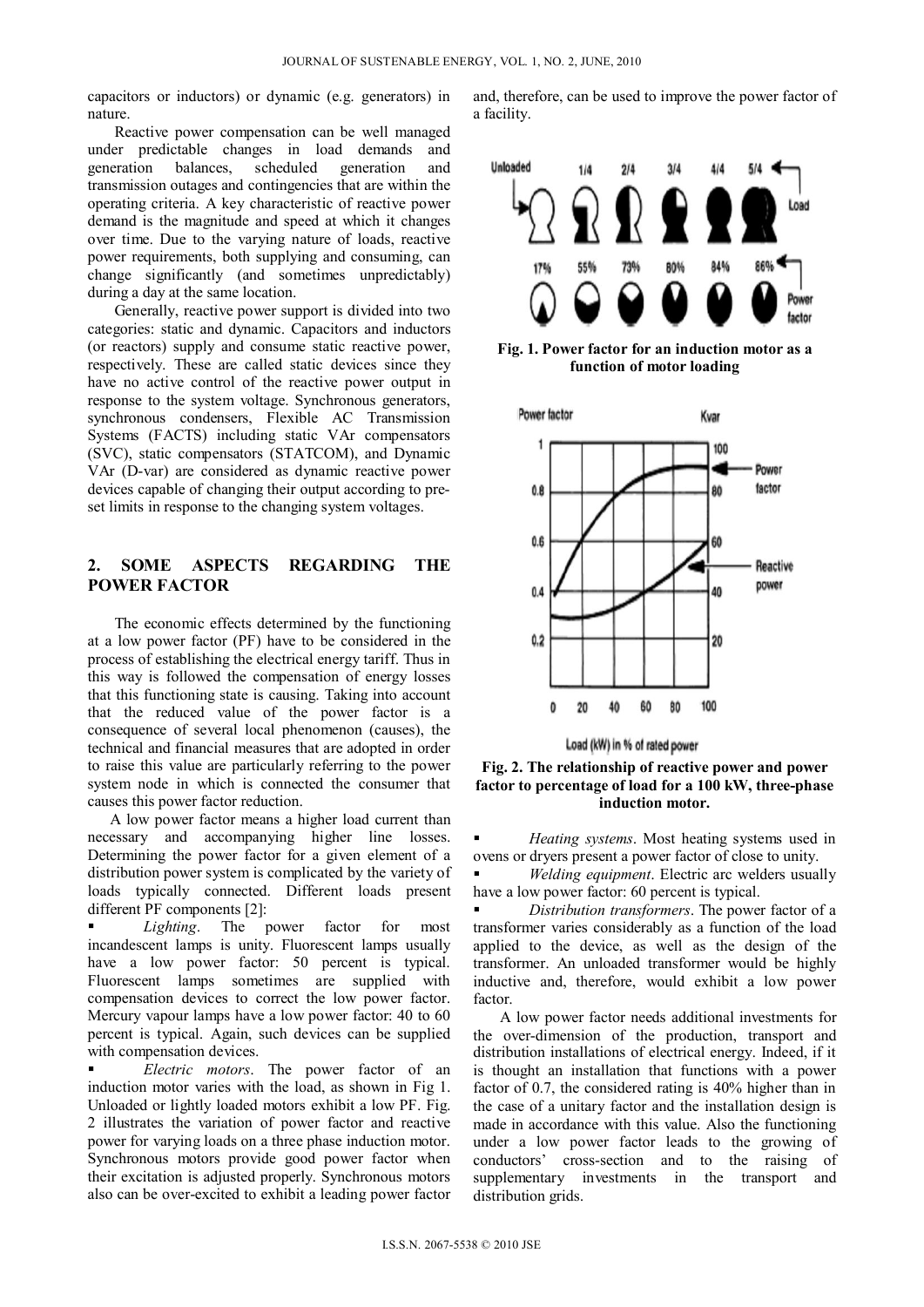## **3. POWER FACTOR COMPENSATION**

The effects of a low power factor existence have led to the use of specific equipments. Thus, in order to avoid a low power factor there can be used either over-excited synchronous compensators or capacitor banks.

Some of the synchronous compensators disadvantages can be mentioned:

- $\blacksquare$  The specific cost in Lei/kVAr is much higher than the capacitor banks cost;
- They are realized for high powers;
- They need additional equipments;
- It is necessary a specialized exploitation personal;
- It contribute to the raising of the short-circuit power in the consumers electric installations.

In the paper is studied the power factor compensation using capacitor banks. From their advantages it can be mentioned:

- They are realized for LV and MV grids;
- It is not necessary special connection equipments;
- It is not needed a specialized exploitation personal;
- $\blacksquare$  The specific cost, Lei/kVAr, is much lower than the synchronous compensators price;
- They don't contribute to the growing of shortcircuit power.

Several disadvantages of capacitor banks use are:

- It can appear sudden voltage variations due to their functioning in ranks;
- It can grow the no-load voltage and resonance phenomenon can appear;
- The Capacitor banks repair is difficult.

The equipments used today for the automatic power factor control – Fig.3 – most of the times in the low voltage installations, are utilizing the information regarding the diphase of the voltage and current waveforms of one phase. The command block BC establishes the power factor value  $(cos \varphi)$  and by knowing the capacities of the 6 or 12 bank capacitors rungs, it connects the necessary elements to realize the prescribed power factor. The exceeding of the prescribed value of the power factor leads to the disconnecting of the capacitor bank rungs [3].

From practical point of view, the solution presented in Fig. 3 is not in concordance with the real functioning state of the power system, which is a non-sinusoidal and unbalanced operating state. This is because in the real situations the solution that takes in consideration only a phase can increase the gravity of the powers unbalance.

Taking in consideration these aspects, regarding the permanent unbalanced operating states are proposed two alternatives for the compensation of the power factor:



**Fig. 3. The fundamental scheme of an automatic control of the power factor installation (cos) [4].**

#### *A. Power factor compensation using 3-phase capacitor banks*

In the control scheme of the power factor from Fig. 3 it is controlled the phase angle between the current and the voltage on a single phase. In the case that the connected consumers through circuit  $1 -$  circuit N are unbalanced, this reactive power control method is no more efficient. This is because on one of the nonmonitored phases the power factor is possible to have a value much higher or much lower than the imposed value, so that the 3-phase power factor won't be between the desired thresholds. Consequently, it is proposed the control of the compensation capacitor bank based on the power factor  $-$  Fig. 4  $-$  that is determined starting from the mathematical relationship:

$$
\lambda = \frac{P}{S} \tag{1}
$$

where  $\lambda$  represents the power factor;

P is the active power absorbed in the common coupling point (PCC), in kW; S – the real power in the PCC, in kVA.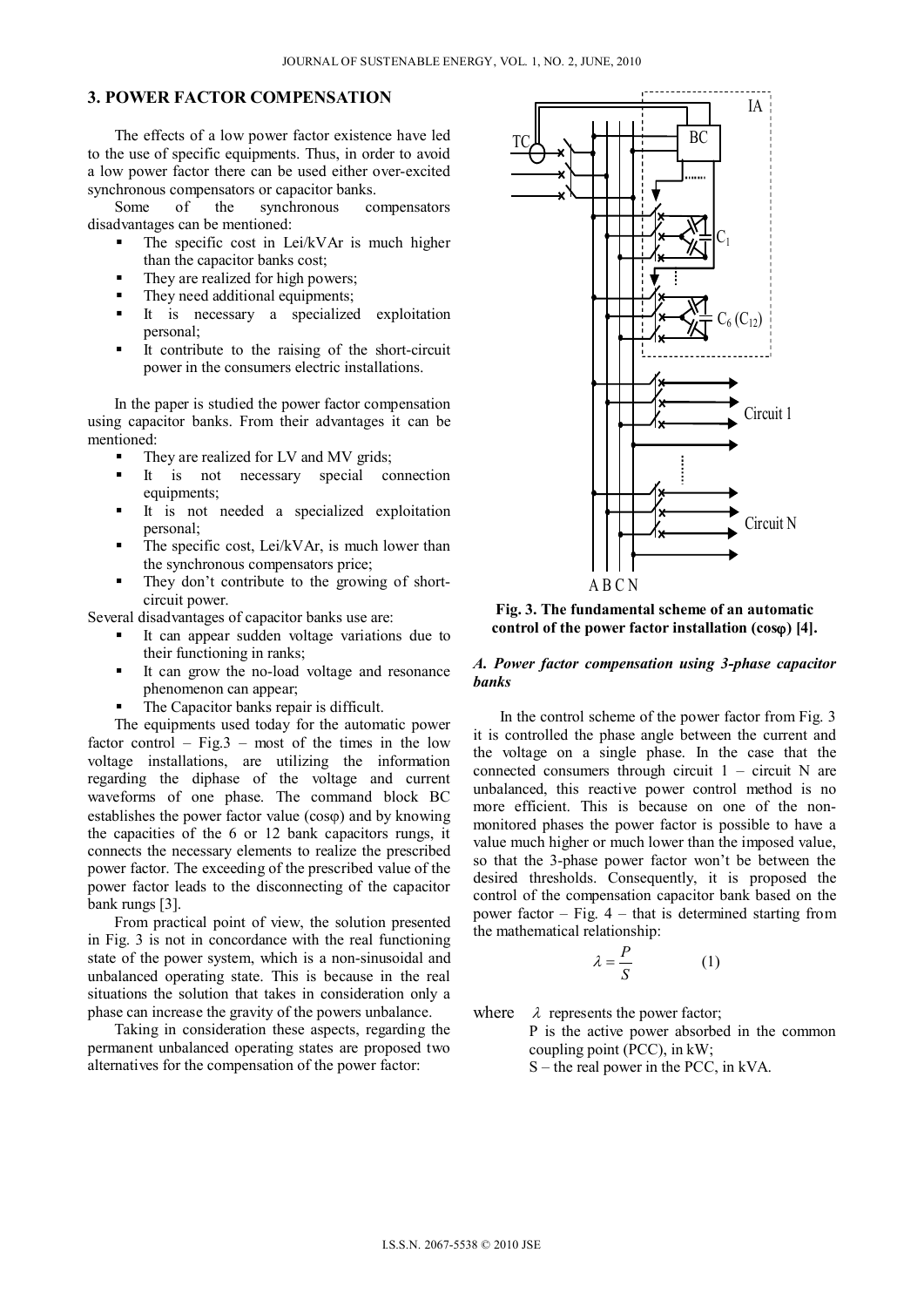

**Fig. 4. The fundamental scheme of an installation for the automatic control power factor (λ)**

#### *B. Power factor compensation using single-phase capacitor banks*

In the case that the consumers connected in the common coupling point are heavy unbalanced, the authors propose the power factor compensation with the help of single-phase capacitor banks set like in Fig. 5.



**Fig. 5. The fundamental scheme of an installation used for the single-phase automated power factor control**

In this case, the power factor compensation is made on each phase so that in the system is injected the amount of reactive power needed and every capacitor is connected through a static circuit breaker. The difference between this solution and the former one is the introduction of more two command blocks, in this way each phase is practically compensated independently from the other ones.

## **4. STUDY CASE**

In order to underline the previous presented solutions for the power factor compensation, in the next paragraphs is presented a study case. Thus, it is considered a 3-phase unbalanced consumer. The absorbed powers and the power factors on each phase are:

| $P_1 = 19$ [kW],    | $\lambda_1 = 0.48$ ; |
|---------------------|----------------------|
| $P_2 = 12.76$ [kW], | $\lambda_2 = 0.71$ ; |
| $P_3 = 25$ [kW],    | $\lambda_2 = 0.91$ ; |

In order to determine the differences between the three compensation solutions described in the preceding section initially was chosen the power factor value to reach. In the first case was elected 0.92 that is the Romanian imposed power factor value, then the calculus was made in order to reach the unity.

In table 1 are presented the values obtained in the case of the power factor compensation in order to reach the value of 0.92. In table 2 are synthesized the values that were obtained in the case the power factor was compensated to reach the unitary value.

**Table I. Power factor compensation in the PCC to the value of 0.92** 

|                         | Case I – figure $3$  |                            |             |
|-------------------------|----------------------|----------------------------|-------------|
|                         | $Q_{BC} = 75$ [kVAr] |                            |             |
| $\lambda_1$             | 0.923                |                            |             |
| $\lambda_2$             | 0.719 cap            | $\lambda_{3-\text{phase}}$ | $0.953$ cap |
| $\lambda_3$             | 0.878 cap            |                            |             |
|                         |                      |                            |             |
|                         | Case II – figure 4   |                            |             |
|                         |                      | $Q_{BC} = 33$ [kVAr]       |             |
| $\lambda_1$             | 0.655                |                            |             |
| $\lambda_2$             | 0.99                 | $\lambda_{3-\text{phase}}$ | 0.921       |
| $\lambda_3$             |                      |                            |             |
|                         |                      |                            |             |
|                         | Case III - figure 5  |                            |             |
| $Q_{BC} = 33.25$ [kVAr] |                      |                            |             |
| $\lambda_1$             | 0.923                |                            |             |
| $\lambda_2$             | 0.927                | $\lambda_{3-\text{phase}}$ | 0.923       |
| $\lambda_3$             | 0.92                 |                            |             |

**Table 2. Power factor compensation in the PCC to the unitary value** 

|                        | Case I – figure $3$  |                            |                   |
|------------------------|----------------------|----------------------------|-------------------|
|                        | $Q_{BC}$ = 99 [kVAr] |                            |                   |
| $\lambda_1$            | 1                    |                            |                   |
| $\lambda_2$            | $0.53$ cap           | $\lambda_{3-\text{phase}}$ | $0.8 \text{ cap}$ |
| $\lambda_3$            | $0.76$ cap           |                            |                   |
|                        |                      |                            |                   |
|                        | Case II – figure 4   |                            |                   |
|                        | $Q_{BC} = 57$ [kVAr] |                            |                   |
| $\lambda_1$            | 0.807                |                            |                   |
| $\lambda_2$            | $0.895$ cap          | $\lambda_{3-\text{phase}}$ |                   |
| $\lambda_3$            | 0.957 cap            |                            |                   |
|                        |                      |                            |                   |
| Case III $-$ figure 5  |                      |                            |                   |
| $Q_{BC}$ = 57.5 [kVAr] |                      |                            |                   |
| $\lambda_1$            |                      |                            |                   |
| $\lambda_2$            |                      | $\lambda_{3-\text{phase}}$ |                   |
| $\lambda_3$            |                      |                            |                   |

With the purpose to underline the advantages of the power factor compensation, there have made also an economic investigation. Firstly were calculated the invoices in the case of no compensation. In table 3 are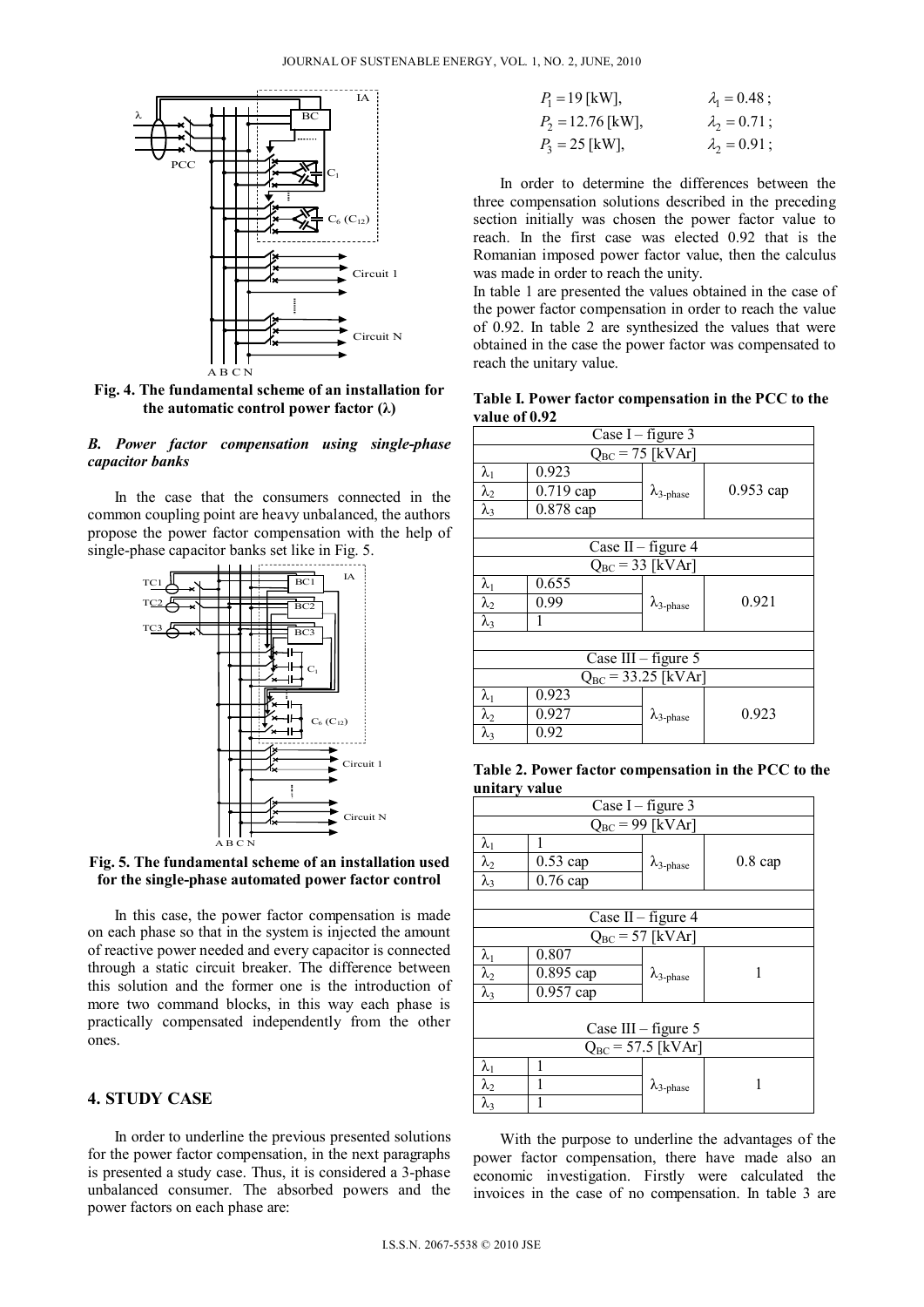synthesized the monthly costs before the compensation and the annual spending considering a constant loading, respectively.

**Table 3. The electrical energy invoice before the power factor compensation** 

| Active energy cost   | $6015$ [lei] |
|----------------------|--------------|
| Reactive energy cost | $475$ [Lei]  |
| Totally              | 6490 [Lei]   |

In tables 4 and 5 are presented the results obtained from the economic point of view considering the two cases of compensation: using a 3-phase capacitor bank and single-phase capacitor banks.

**Table 4. The costs in the case of compensation to 0.92 in the PCC** 

| Case I                    |                |  |
|---------------------------|----------------|--|
| Active energy cost        | 6015 Lei/month |  |
| Reactive energy cost      | 191 Lei/month  |  |
| Totally                   | 6206 Lei/month |  |
| Capacitor bank investment | 9600 Lei       |  |
|                           |                |  |
| Case II                   |                |  |
| Active energy cost        | 6015 Lei/month |  |
| Reactive energy cost      | 0 Lei/month    |  |
| Totally                   | 6015 Lei/month |  |
| Capacitor bank investment | 3590           |  |
|                           |                |  |
| Case III                  |                |  |
| Active energy cost        | 6015 Lei/month |  |
| Reactive energy cost      | 0 Lei/month    |  |
| Totally                   | 6015 Lei/month |  |
| Capacitor bank investment | 2900 Lei       |  |

**Table 5. The costs in the case of compensation to unity in the PCC** 

| Case I                    |                |  |
|---------------------------|----------------|--|
| Active energy cost        | 6015 Lei/month |  |
| Reactive energy cost      | 446 Lei/month  |  |
| Totally                   | 6461 Lei/month |  |
| Capacitor bank investment | 7400 Lei       |  |
|                           |                |  |
| Case II                   |                |  |
| Active energy cost        | 6015 Lei/month |  |
| Reactive energy cost      | 0 Lei/month    |  |
| Totally                   | 6015 Lei/month |  |
| Capacitor bank investment | 5057 Lei       |  |
|                           |                |  |
| Case III                  |                |  |
| Active energy cost        | 6015 Lei/month |  |
| Reactive energy cost      | 0 Lei/month    |  |
| Totally                   | 6015 Lei/month |  |
| Capacitor bank investment | 3800 Lei       |  |

By analysing the obtained results there can be observed the followings:

 In the case that the compensation is realized using the phase angle control on one phase, on the other phases can appear an overcompensation situation so that is reached a function under capacitive operating states.

- Also in the  $1<sup>st</sup>$  case of compensation it can appear the situation in which the power factor in the common coupling point is capacitive. In this case, besides the electric effects that include the power networks that work under capacitive states there appear financial losses. This aspect is well proved in table 4;
- In the case in which the reactive power is compensated considering the power factor measured in the PCC, it can be observed that on some phases the system is working with an inductive power factor, under-compensated, and on others the power factor is capacitive, with the corresponding consequences from the electric point of view (on the phases that have inductive cosφ the voltages are lower than the nominal values, while on the capacitive ones the voltages grow);
- In the case of the  $3<sup>rd</sup>$  alternative compensation, with single-phase capacitors banks, it is always obtained a framing between the desired thresholds;
- From the economic point of view, it can be observed that the  $1<sup>st</sup>$  compensation alternative is the most unfavourable, because the investment is almost double in compare with the other two situations.

# **CONCLUSIONS**

Taking in consideration that a low power factor needs supplementary investments for the over-dimension of the production, transport and distribution of electrical energy installations, it was tried to compensate it using special means.

In this paper, the authors propose a new strategy to improve the power factor using single phase capacitor. Every capacitor is connected through a static circuit breaker and the control strategy aims calculating the right value of the control signal on every phase according to the real amount of the consumed reactive power.

The advantages of using single-phase capacitor banks can be resumed as follows:

- The power factor compensation is realized individually on each phase so that there are avoid the capacitive operating states on some phases that can appear in the case of three-phase compensation (case 1 and 2);
- The voltage levels in the PCC are kept within the thresholds, thus no cases in with the voltage on a phase is higher than the one from the supply station have appeared;
- The investment made in the capacitor bank from case 3, according to the actual market prices, is lower than the ones from the other cases, consequently resulting a lower investment so a quicker investment recovery.